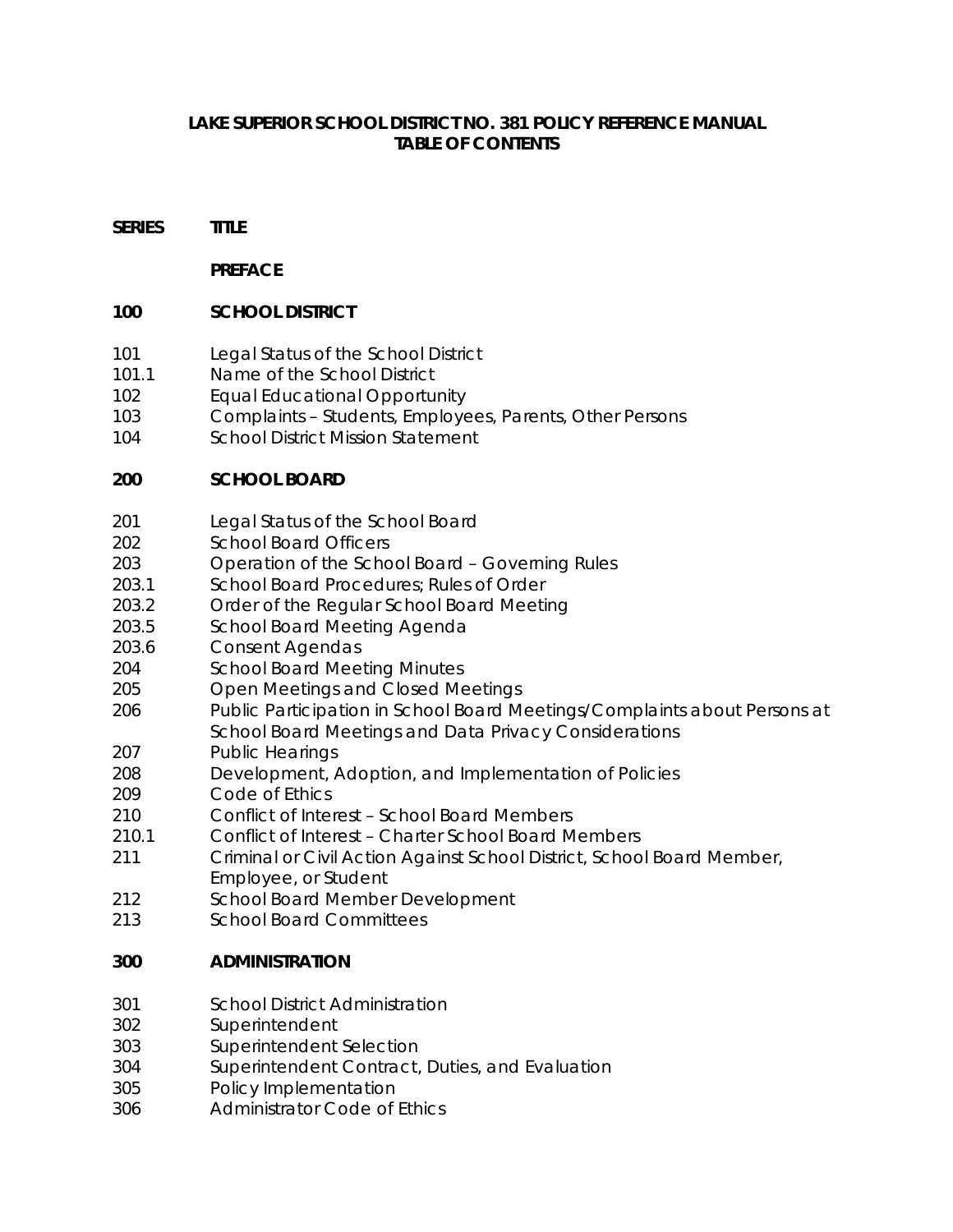## **400 EMPLOYEES/PERSONNEL**

- 401 Equal Employment Opportunity
- 402 Disability Nondiscrimination Policy
- 403 Discipline, Suspension, and Dismissal of School District Employees
- 404 Employment Background Checks
- 405 Veteran's Preference
- 406 Public and Private Personnel Data
- 407 Employee Right to Know Exposure to Hazardous Substances
- 408 Subpoena of a School District Employee
- 409 Employee Publications, Instructional Materials, Inventions, and Creations
- 410 Family and Medical Leave Policy
- 411 *[Reserved for Future Use]*
- 412 Expense Reimbursement
- 413 Harassment and Violence
- 414 Mandated Reporting of Child Neglect or Physical or Sexual Abuse
- 415 Mandated Reporting of Maltreatment of Vulnerable Adults
- 416 Drug and Alcohol Testing
- 417 Chemical Use and Abuse
- 418 Drug-Free Workplace/Drug-Free School
- 419 Tobacco-Free Environment
- 420 Students and Employees with Sexually Transmitted Infections and Diseases and Certain Other Communicable Diseases and Infectious Conditions
- 421 Gifts to Employees
- 422 Policies Incorporated by Reference
- 423 Employee-Student Relationships
- 424 License Status
- 425 Staff Development

# **500 STUDENTS**

- 501 School Weapons Policy
- 502 Search of Student Lockers, Desks, Personal Possessions, and Student's Person
- 503 Student Attendance
- 504 Student Dress and Appearance
- 505 Distribution of Nonschool-Sponsored Materials on School Premises by Students and Employees
- 506 Student Discipline
- 507 Corporal Punishment
- 508 Extended School Year for Certain Students with Individualized Education **Programs**
- 509 Enrollment of Nonresident Students
- 510 School Activities
- 511 Student Fundraising
- 512 School-Sponsored Student Publications and Activities
- 513 Student Promotion, Retention, and Program Design
- 514 Bullying Prohibition Policy
- 515 Protection and Privacy of Pupil Records
- 516 Student Medication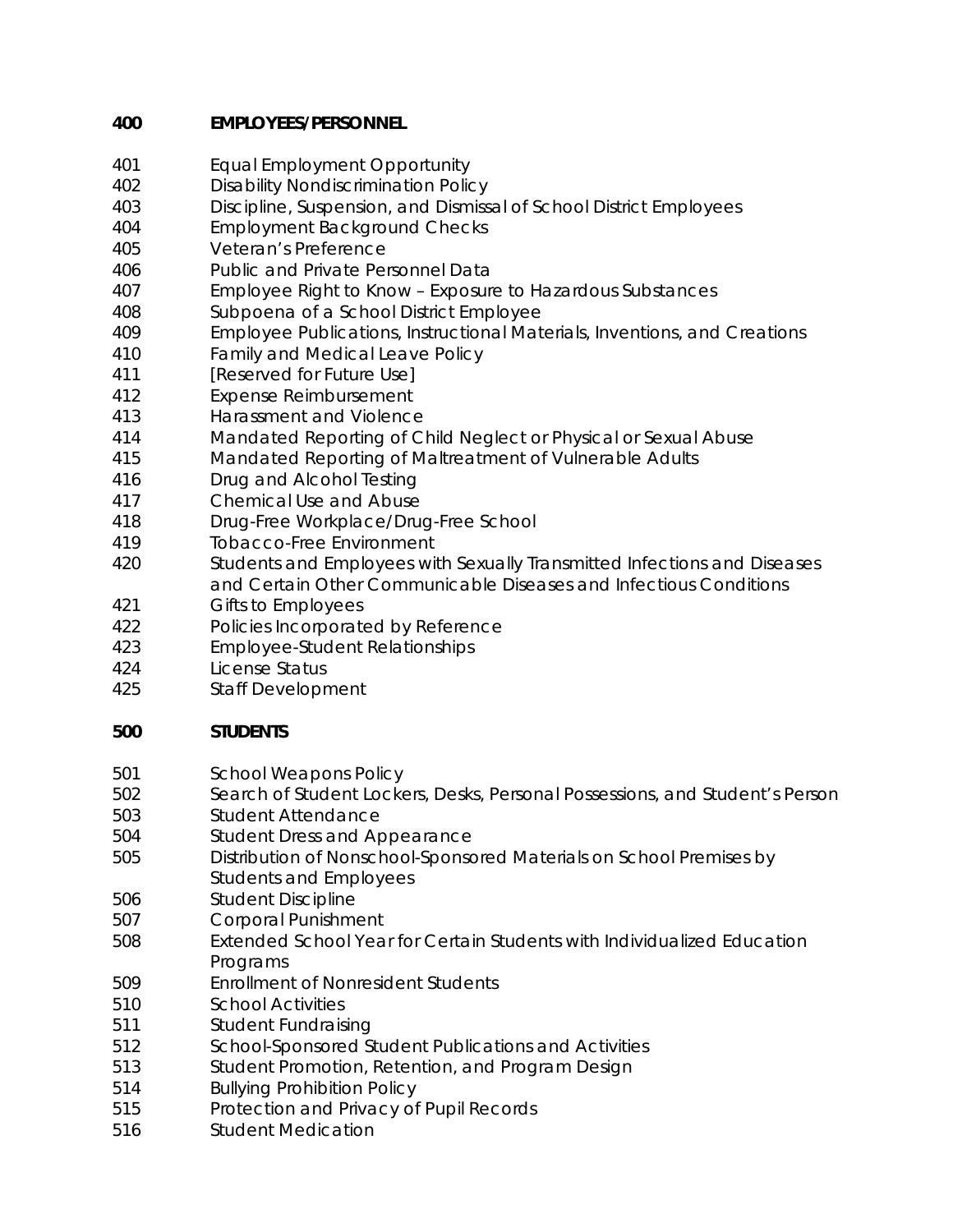- 517 Student Recruiting
- 518 DNR-DNI Orders
- 519 Interviews of Students by Outside Agencies
- 520 Student Surveys
- 521 Student Disability Nondiscrimination
- 522 Student Sex Nondiscrimination
- 523 Policies Incorporated by Reference
- 524 Internet Acceptable Use and Safety Policy
- 525 Violence Prevention [Applicable to Students and Staff]
- 526 Hazing Prohibition
- 527 Student Use and Parking of Motor Vehicles; Patrols, Inspections, and Searches
- 528 Student Parental, Family, and Marital Status Nondiscrimination
- 529 Staff Notification of Violent Behavior by Students
- 530 Immunization Requirements
- 531 The Pledge of Allegiance
- 532 Use of Peace Officers and Crisis Teams to Remove Students with IEPs from School Grounds

### **600 EDUCATION PROGRAMS**

- 601 School District Curriculum and Instruction Goals
- 602 Organization of School Calendar and School Day
- 603 Curriculum Development
- 604 Instructional Curriculum
- 605 Alternative Programs
- 606 Textbooks and Instructional Materials
- 607 Organization of Grade Levels
- 608 Instructional Services Special Education
- 609 Religion
- 610 Field Trips
- 611 Home Schooling
- 612 [Withdrawn]
- 612.1 Development of Parental Involvement Policies for Title I Programs
- 613 Graduation Requirements
- 614 School District Testing Plan and Procedure
- 615 Basic Standards Testing, Accommodations, Modifications, and Exemptions for IEP, Section 504 Accommodation, and LEP Students
- 616 School District System Accountability
- 617 School District Ensurance of Preparatory and High School Standards
- 618 Assessment of Standard Achievement
- 619 Staff Development for Standards
- 620 Credit for Learning
- 621 [Withdrawn]
- 622 [Withdrawn]
- 623 Mandatory Summer School Instruction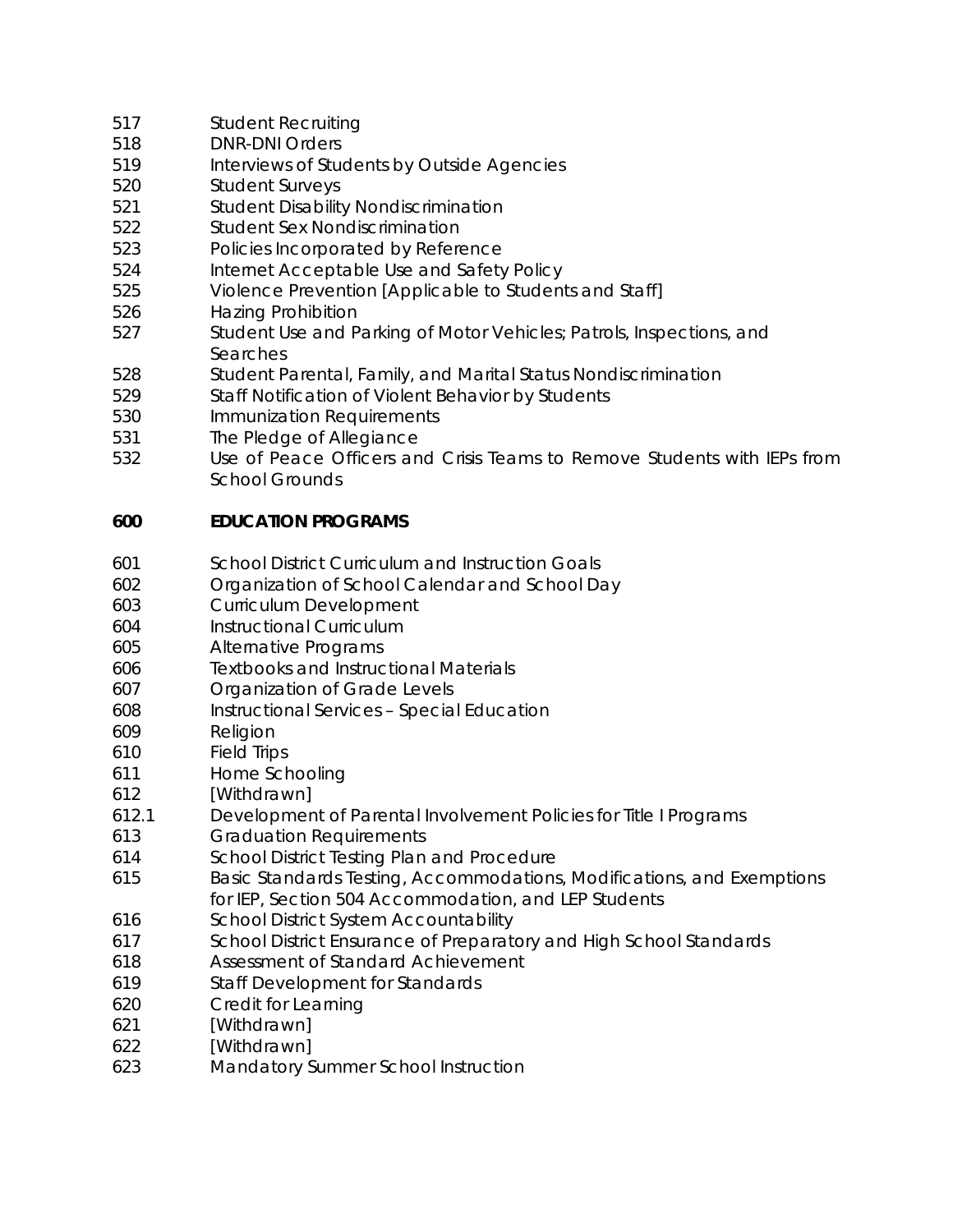### **700 NONINSTRUCTIONAL OPERATIONS AND BUSINESS SERVICES**

- 701 Establishment and Adoption of School District Budget
- 701.1 Modification of School District Budget
- 702 Accounting
- 703 Annual Audit
- 704 Development and Maintenance of an Inventory of Fixed Assets and a Fixed Asset Accounting System
- 705 Investments
- 706 Acceptance of Gifts
- 707 Transportation of Public School Students
- 708 Transportation of Nonpublic School Students
- 709 Student Transportation Safety Policy
- 710 Extracurricular Transportation
- 711 Videotaping on School Buses
- 712 Video Surveillance Other Than on Buses
- 713 Student Activity Accounting
- *714-719 [Reserved for future use]*
- 720 Vending Machines

### **800 BUILDINGS AND SITES**

- 801 Equal Access to Facilities of Secondary Schools
- 802 Disposition of Obsolete Equipment and Material
- 803 [Withdrawn]
- 804 [Withdrawn]
- 805 Waste Reduction and Recycling
- 806 Crisis Management Policy

## **900 SCHOOL DISTRICT** – **COMMUNITY RELATIONS**

- 901 Community Education
- 902 Use of School District Facilities and Equipment
- 903 Visitors to School District Buildings and Sites
- 904 Distribution of Materials on School District Property by Non-school Persons
- 905 Advertising
- 906 Community Notification of Predatory Offenders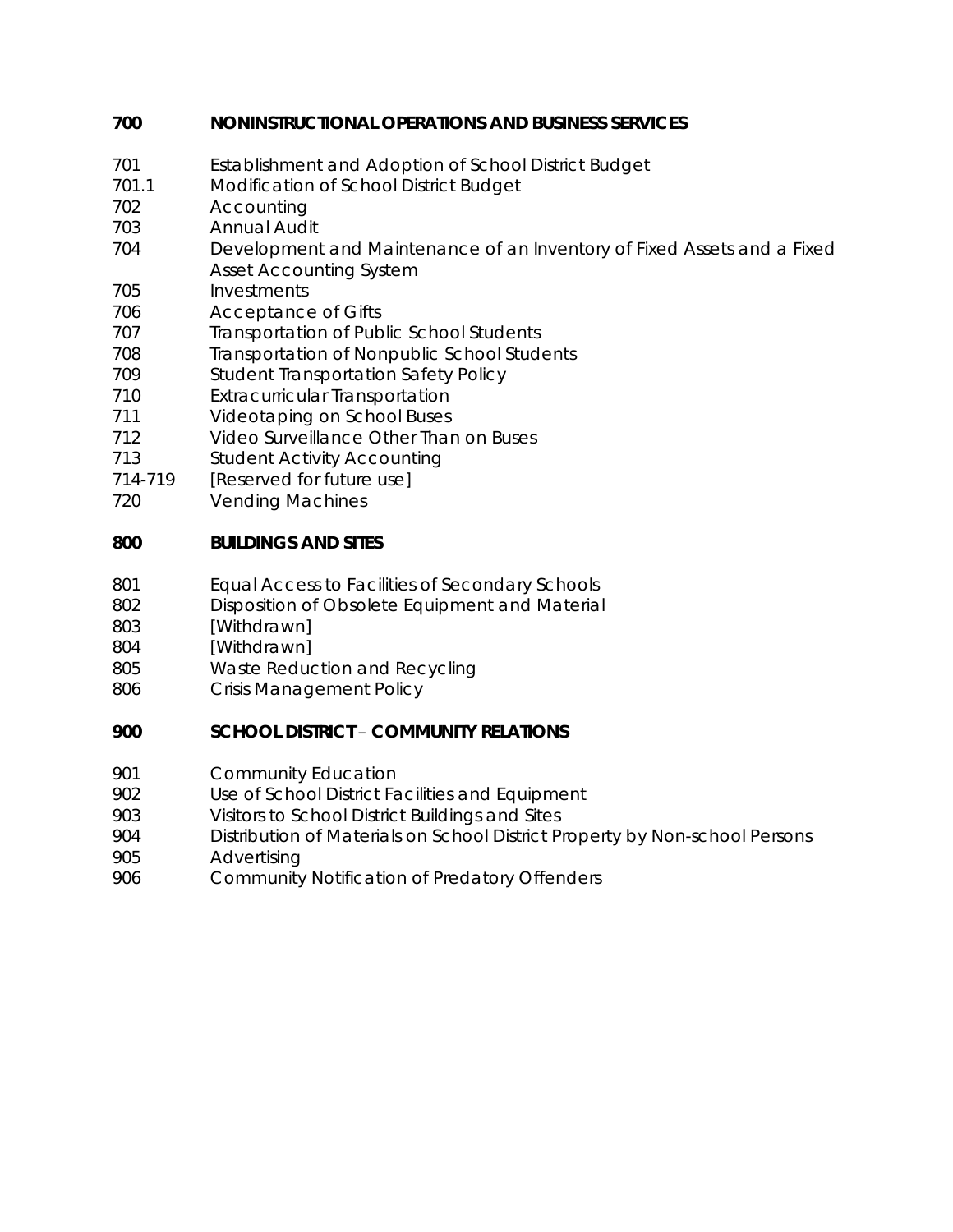## **SCHOOL DISTRICT**

- 101 Legal Status of the School District
- 101.1 Name of the School District
- 102 Equal Educational Opportunity
- 103 Complaints Students, Employees, Parents, Other Persons
- 104 School District Mission Statement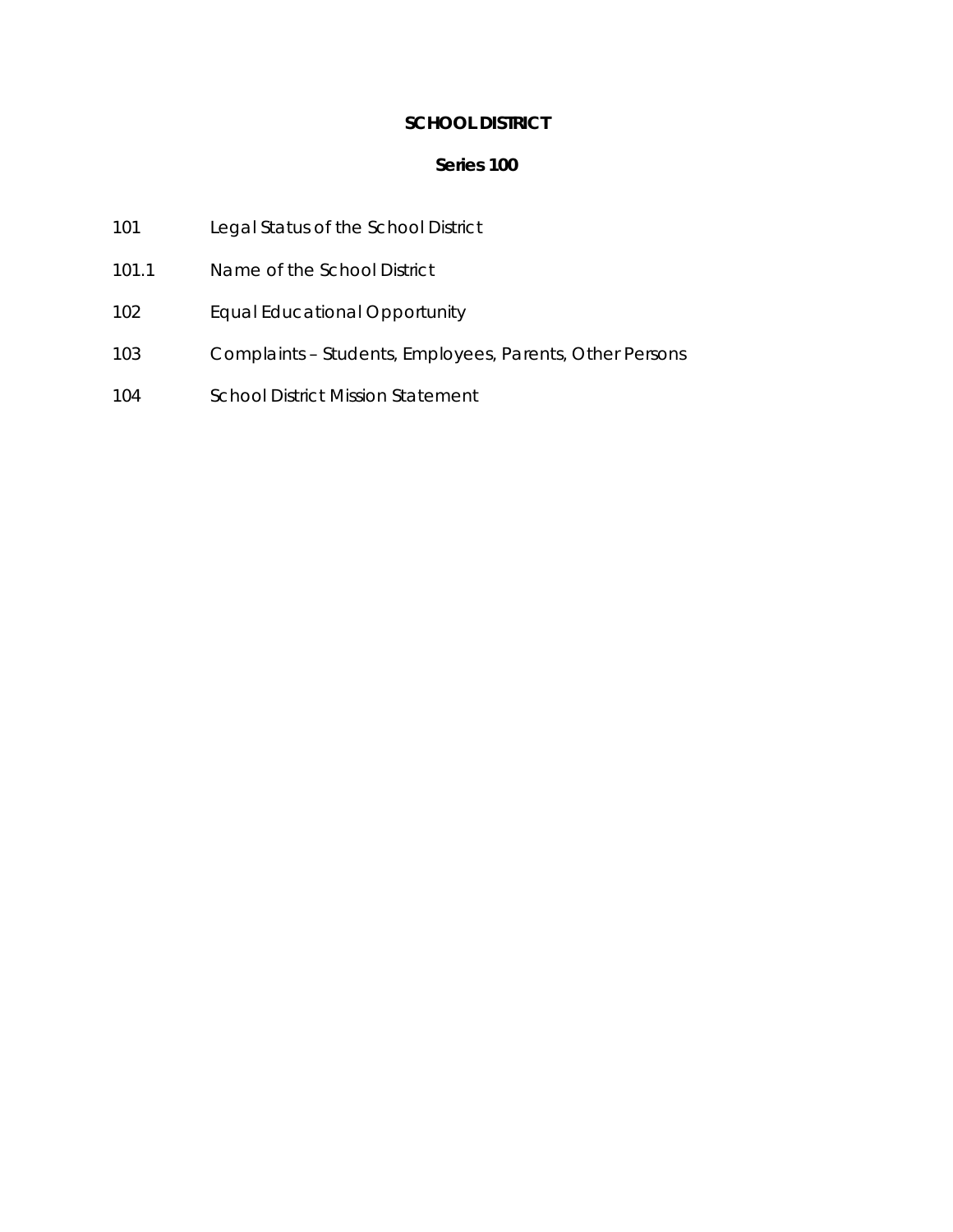### **SCHOOL BOARD**

- 201 Legal Status of the School Board
- 202 School Board Officers
- 203 Operation of the School Board Governing Rules
- 203.1 School Board Procedures; Rules of Order
- 203.2 Order of the Regular School Board Meeting
- 203.5 School Board Meeting Agenda
- 203.6 Consent Agendas
- 204 School Board Meeting Minutes
- 205 Open Meetings and Closed Meetings
- 206 Public Participation in School Board Meetings/Complaints about Persons at School Board Meetings and Data Privacy Considerations
- 207 Public Hearings
- 208 Development, Adoption, and Implementation of Policies
- 209 Code of Ethics
- 210 Conflict of Interest School Board Members
- 210.1 Conflict of Interest Charter School Board Members
- 211 Criminal or Civil Action Against School District, School Board Member, Employee, or Student
- 212 School Board Member Development
- 213 School Board Committees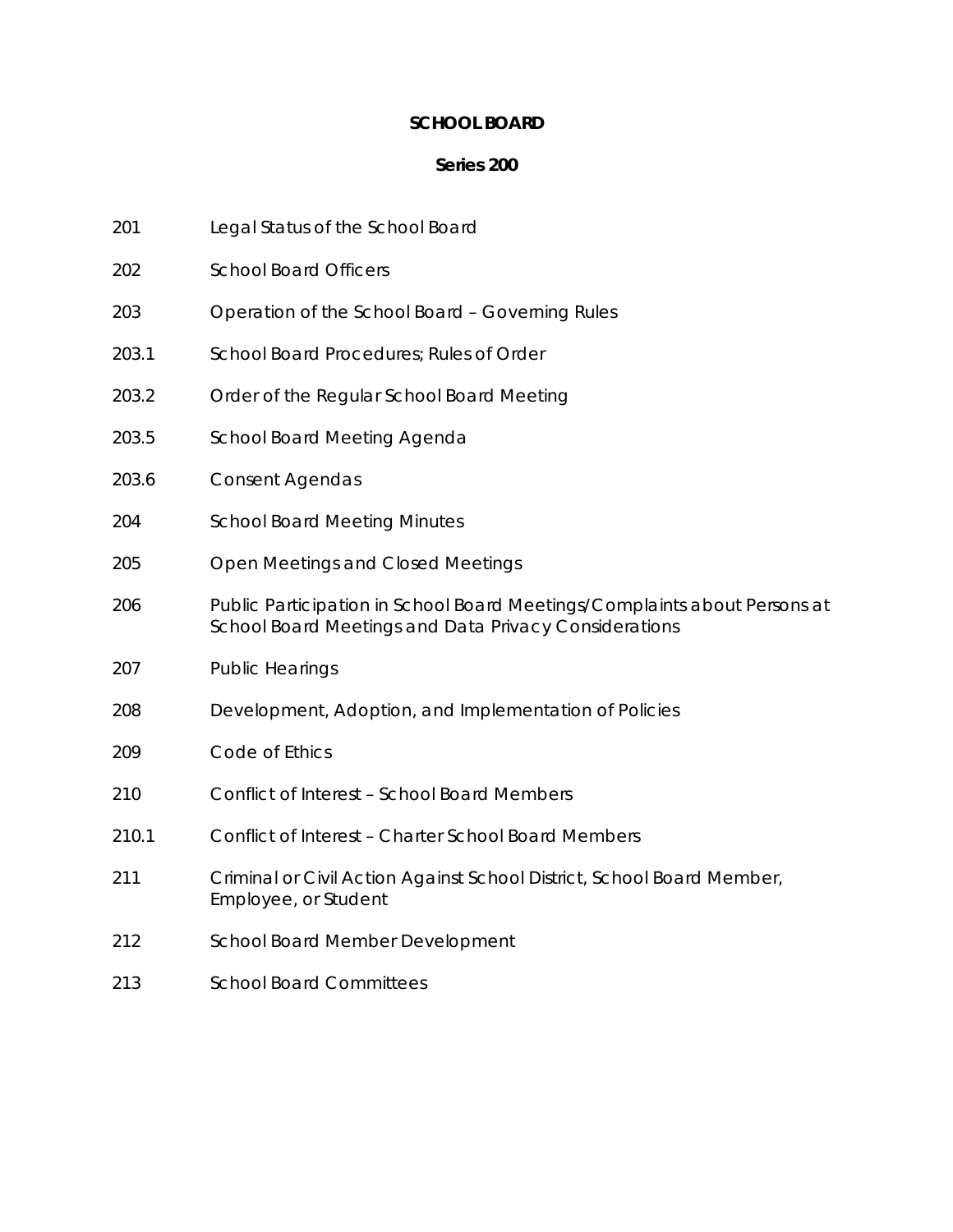### **ADMINISTRATION**

- 301 School District Administration
- 302 Superintendent
- 303 Superintendent Selection
- 304 Superintendent Contract, Duties, and Evaluation
- 305 Policy Implementation
- 306 Administrator Code of Ethics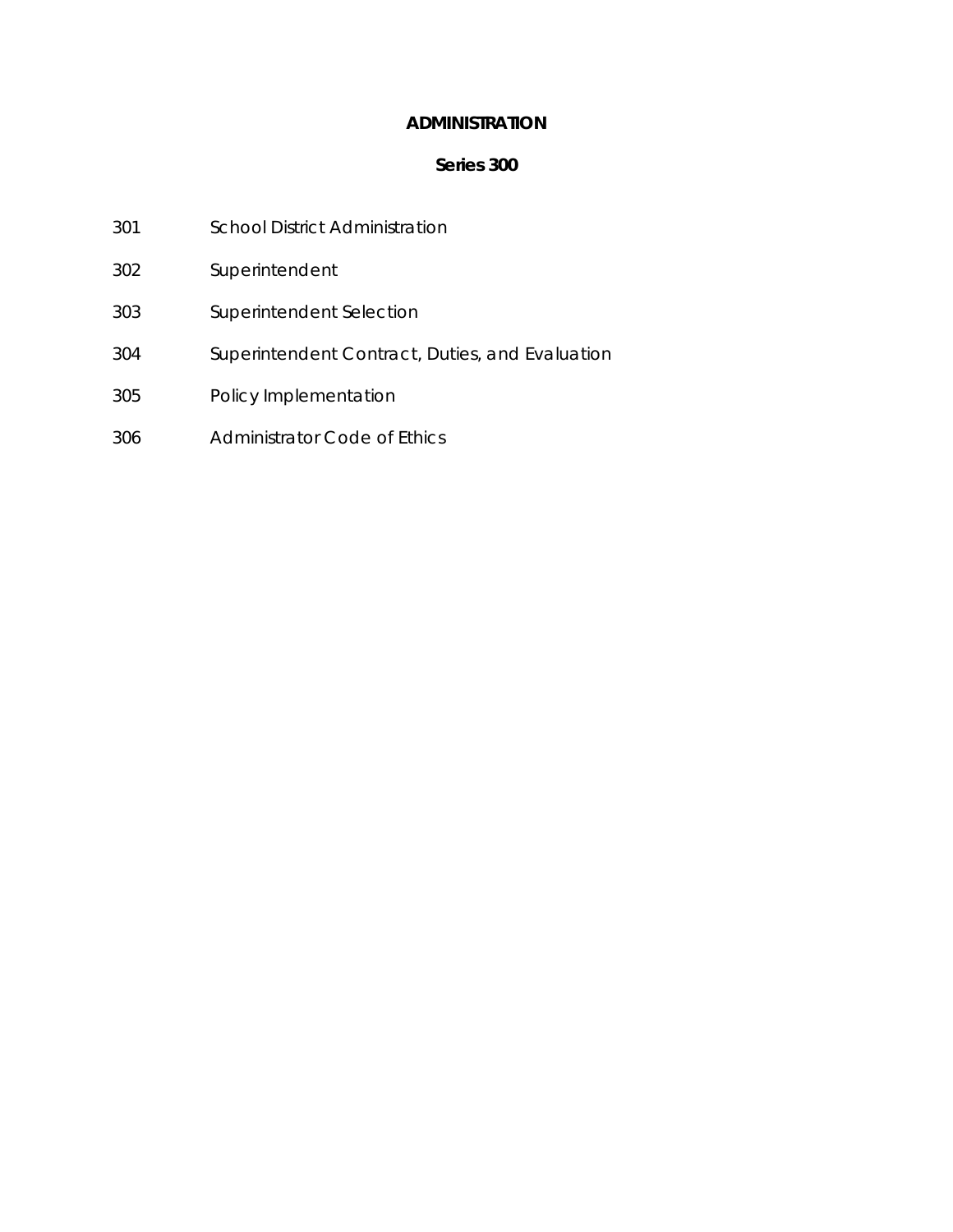### **EMPLOYEES/PERSONNEL**

- 401 Equal Employment Opportunity
- 402 Disability Nondiscrimination Policy
- 403 Discipline, Suspension, and Dismissal of School District Employees
- 404 Employment Background Checks
- 405 Veteran's Preference
- 406 Public and Private Personnel Data
- 407 Employee Right to Know Exposure to Hazardous Substances
- 408 Subpoena of a School District Employee
- 409 Employee Publications, Instructional Materials, Inventions, and Creations
- 410 Family and Medical Leave Policy
- 411 *[Reserved for Future Use]*
- 412 Expense Reimbursement
- 413 Harassment and Violence
- 414 Mandated Reporting of Child Neglect or Physical or Sexual Abuse
- 415 Mandated Reporting of Maltreatment of Vulnerable Adults
- 416 Drug and Alcohol Testing
- 417 Chemical Use and Abuse
- 418 Drug-Free Workplace/Drug-Free School
- 419 Tobacco-Free Environment
- 420 Students and Employees with Sexually Transmitted Infections and Diseases and Certain Other Communicable Diseases and Infectious Conditions
- 421 Gifts to Employees
- 422 Policies Incorporated by Reference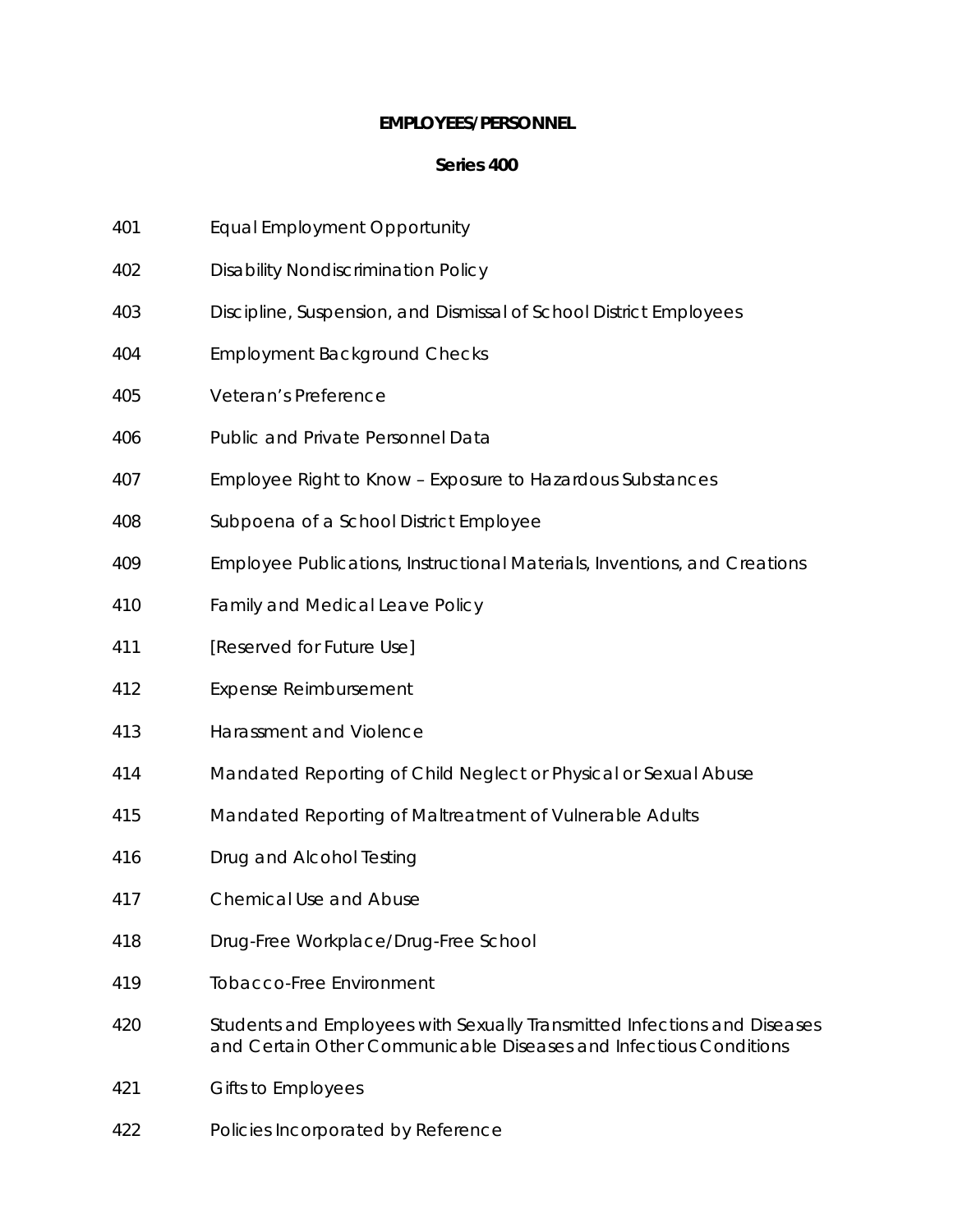- 423 Employee Student Relationships
- 424 License Status
- 425 Staff Development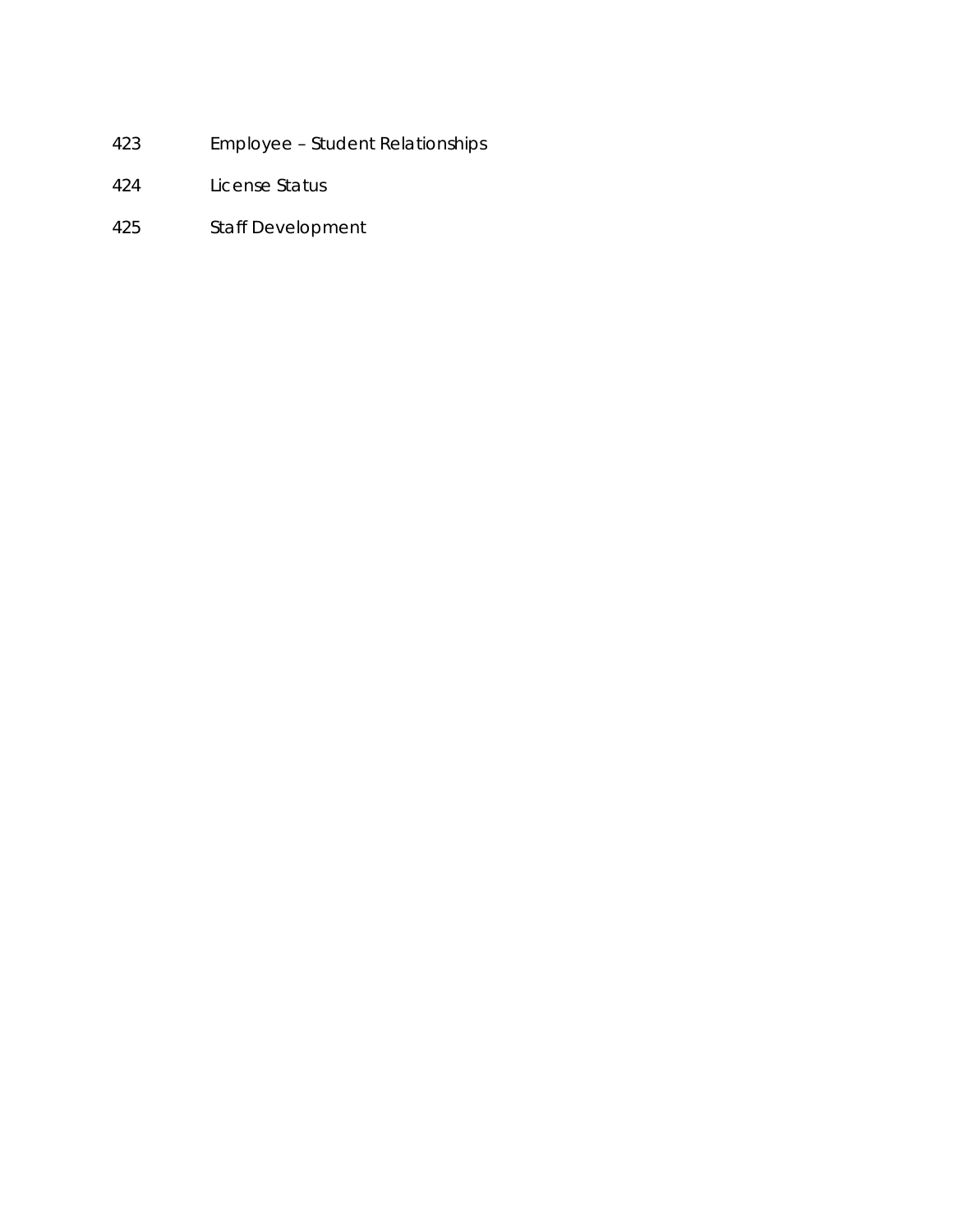## **STUDENTS**

| 501 | <b>School Weapons Policy</b>                                                                         |
|-----|------------------------------------------------------------------------------------------------------|
| 502 | Search of Student Lockers, Desks, Personal Possessions, and Student's Person                         |
| 503 | <b>Student Attendance</b>                                                                            |
| 504 | <b>Student Dress and Appearance</b>                                                                  |
| 505 | Distribution of Nonschool-Sponsored Materials on School Premises by<br><b>Students and Employees</b> |
| 506 | <b>Student Discipline</b>                                                                            |
| 507 | <b>Corporal Punishment</b>                                                                           |
| 508 | Extended School Year for Certain Students with Individual Education Plans                            |
| 509 | <b>Enrollment of Nonresident Students</b>                                                            |
| 510 | <b>School Activities</b>                                                                             |
| 511 | <b>Student Fundraising</b>                                                                           |
| 512 | School-Sponsored Student Publications and Activities                                                 |
| 513 | Student Promotion, Retention, and Program Design                                                     |
| 514 | <b>Bullying Prohibition Policy</b>                                                                   |
| 515 | Protection and Privacy of Pupil Records                                                              |
| 516 | <b>Student Medication</b>                                                                            |
| 517 | <b>Student Recruiting</b>                                                                            |
| 518 | <b>DNR-DNI Orders</b>                                                                                |
| 519 | Interviews of Students by Outside Agencies                                                           |
| 520 | <b>Student Surveys</b>                                                                               |
| 521 | <b>Student Disability Nondiscrimination</b>                                                          |
| 522 | <b>Student Sex Nondiscrimination</b>                                                                 |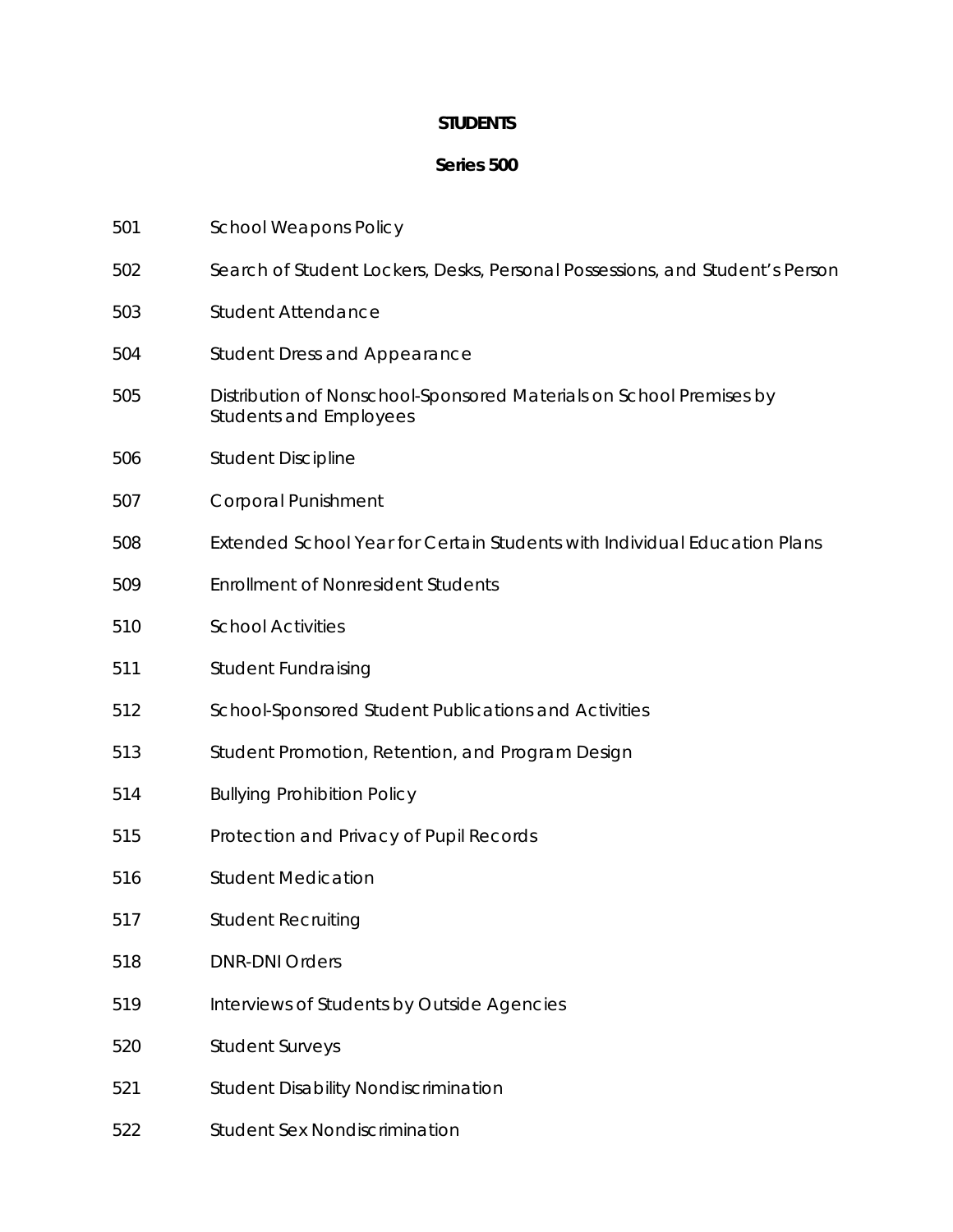| 523 | Policies Incorporated by Reference                                                                |
|-----|---------------------------------------------------------------------------------------------------|
| 524 | Internet Acceptable Use and Safety Policy                                                         |
| 525 | Violence Prevention [Applicable to Students and Staff]                                            |
| 526 | Hazing Prohibition                                                                                |
| 527 | Student Use and Parking of Motor Vehicles; Patrols, Inspections, and<br>Searches                  |
| 528 | Student Parental, Family, and Marital Status Nondiscrimination                                    |
| 529 | Notification to Staff Regarding Placement of Students with Violent Behavior                       |
| 530 | Immunization Requirements                                                                         |
| 531 | The Pledge of Allegiance                                                                          |
| 532 | Use of Peace Officers and Crisis Teams to Remove Students with IEPs from<br><b>School Grounds</b> |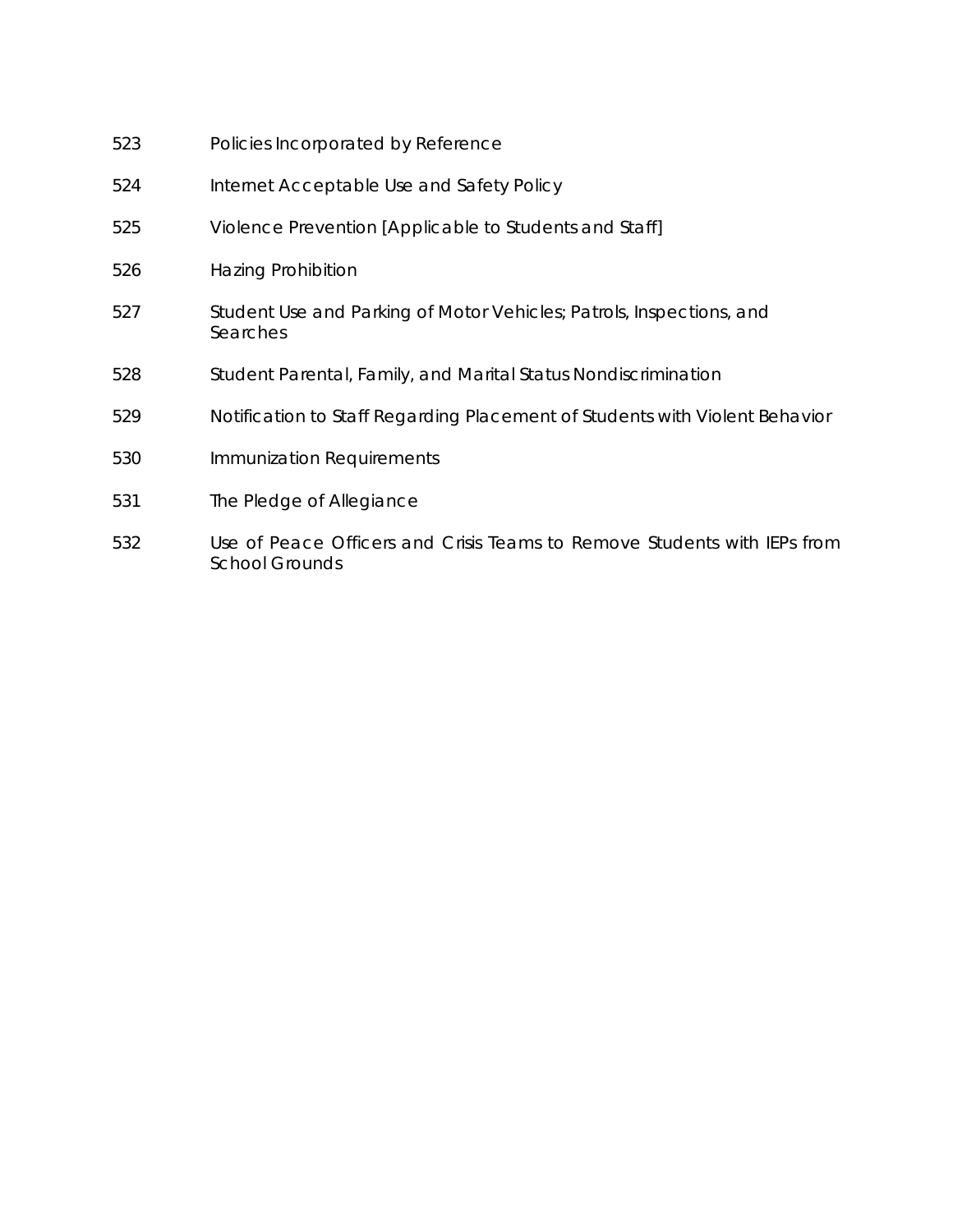### **EDUCATION PROGRAMS**

- 601 School District Curriculum and Instruction Goals
- 602 Organization of School Calendar and School Day
- 603 Curriculum Development
- 604 Instructional Curriculum
- 605 Alternative Programs
- 606 Textbooks and Instructional Materials
- 607 Organization of Grade Levels
- 608 Instructional Services Special Education
- 609 Religion
- 610 Field Trips
- 611 Home Schooling
- 612 [Withdrawn]
- 612.1 Development of Parental Involvement Policies for Title I Programs
- 613 Graduation Requirements
- 614 School District Testing Plan and Procedure
- 615 Basic Standards Testing, Accommodations, Modifications, and Exemptions for IEP, Section 504 Accommodation, and LEP Students
- 616 School District System Accountability
- 617 School District Ensurance of Preparatory and High School Standards
- 618 Assessment of Standard Achievement
- 619 Staff Development for Standards
- 620 Credit for Learning
- 621 Record Keeping/Reporting/Advising of Student Achievement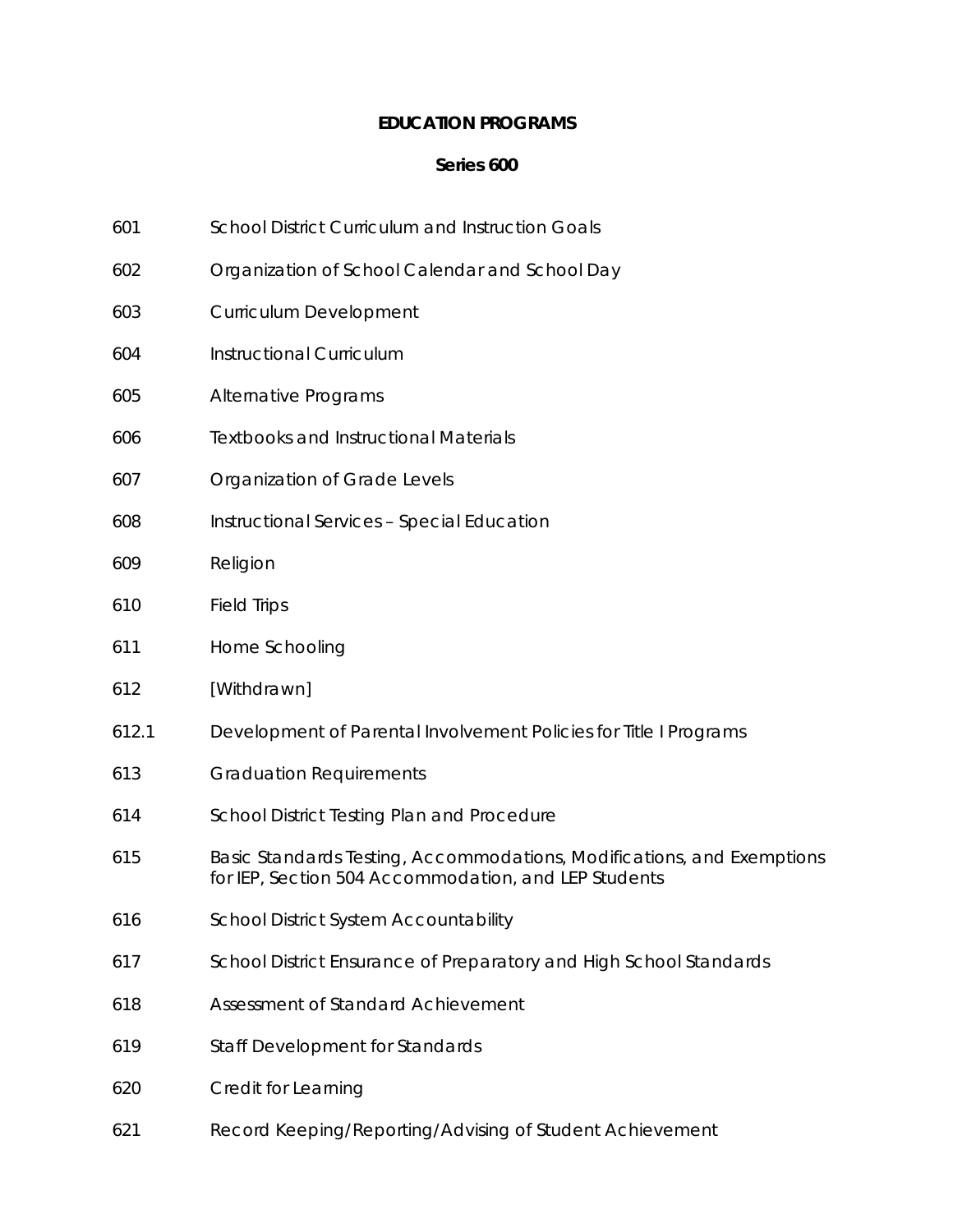- 622 Profile of Learning Appeal Process
- 623 Mandatory Summer School Instruction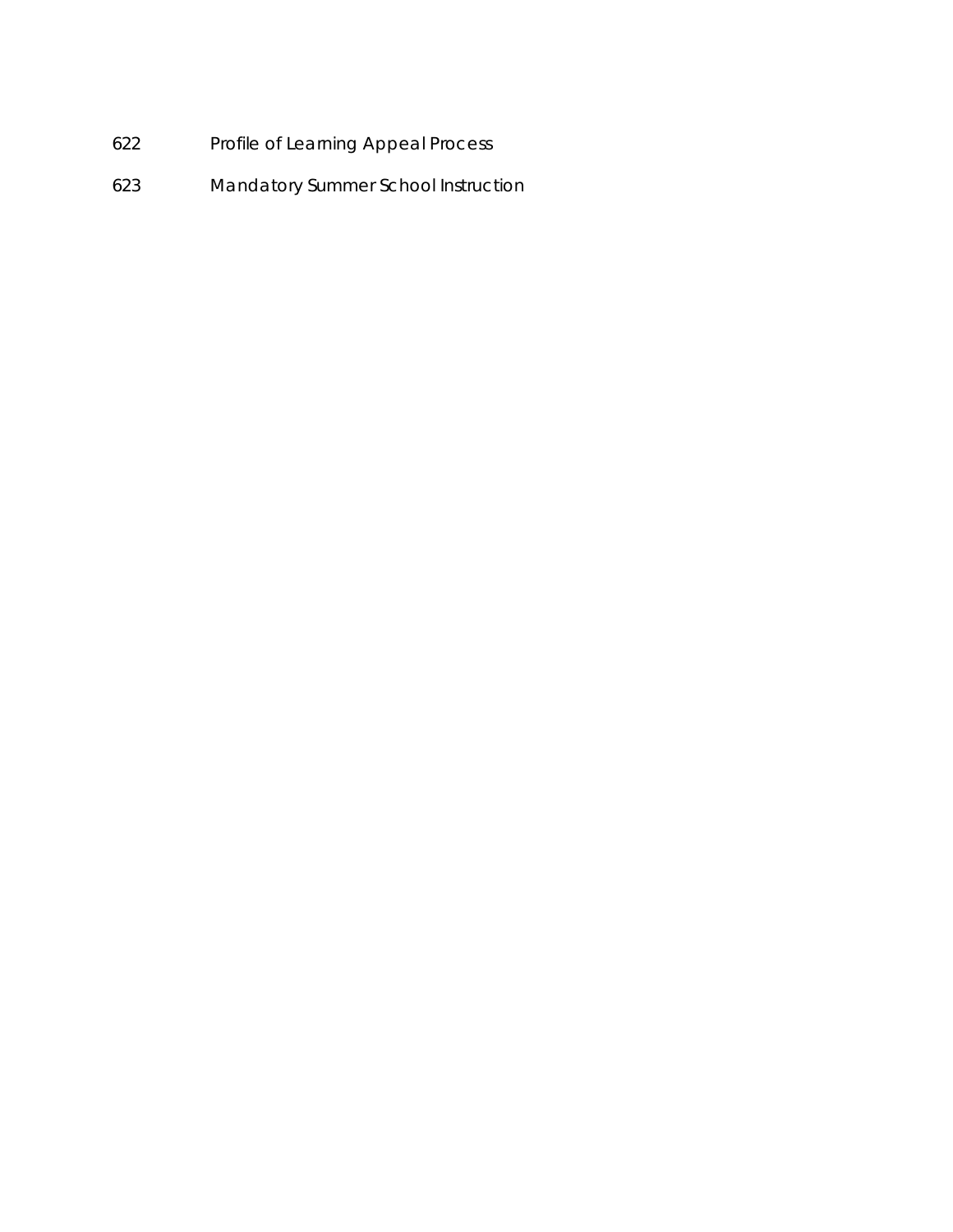### **NONINSTRUCTIONAL OPERATIONS AND BUSINESS SERVICES**

- 701 Establishment and Adoption of School District Budget
- 701.1 Modification of School District Budget
- 702 Accounting
- 703 Annual Audit
- 704 Development and Maintenance of an Inventory of Fixed Assets and a Fixed Asset Accounting System
- 705 Investments
- 706 Acceptance of Gifts
- 707 Transportation of Public School Students
- 708 Transportation of Nonpublic School Students
- 709 Student Transportation Safety Policy
- 710 Extracurricular Transportation
- 711 Videotaping on School Buses
- 712 Video Surveillance Other Than on Buses
- 713 Student Activity Accounting
- *714-719 [Reserved for future use]*
- 720 Vending Machines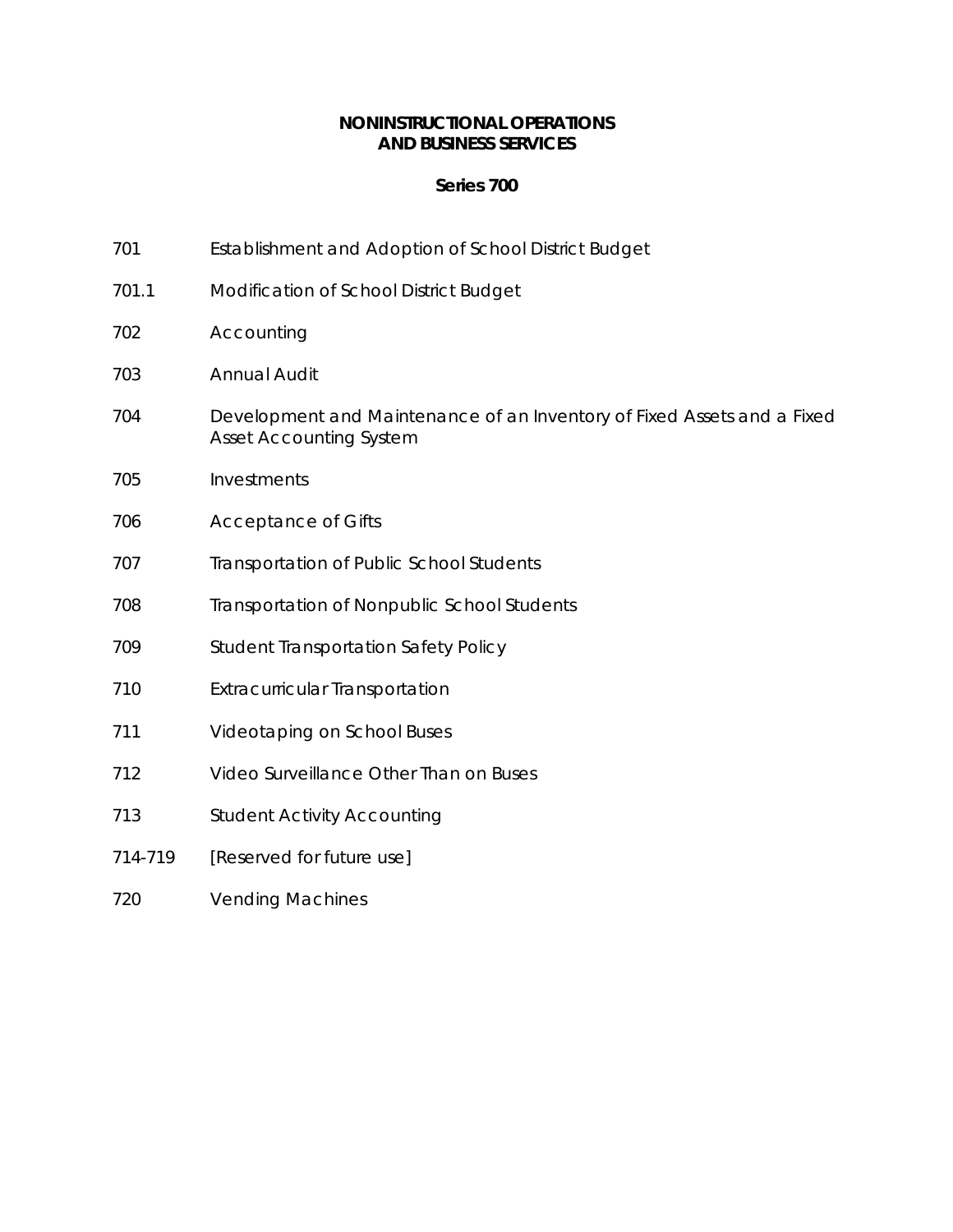### **BUILDINGS AND SITES**

- 801 Equal Access to Facilities of Secondary Schools
- 802 Disposition of Obsolete Equipment and Material
- 803 [Withdrawn]
- 804 [Withdrawn]
- 805 Waste Reduction and Recycling
- 806 Crisis Management Policy